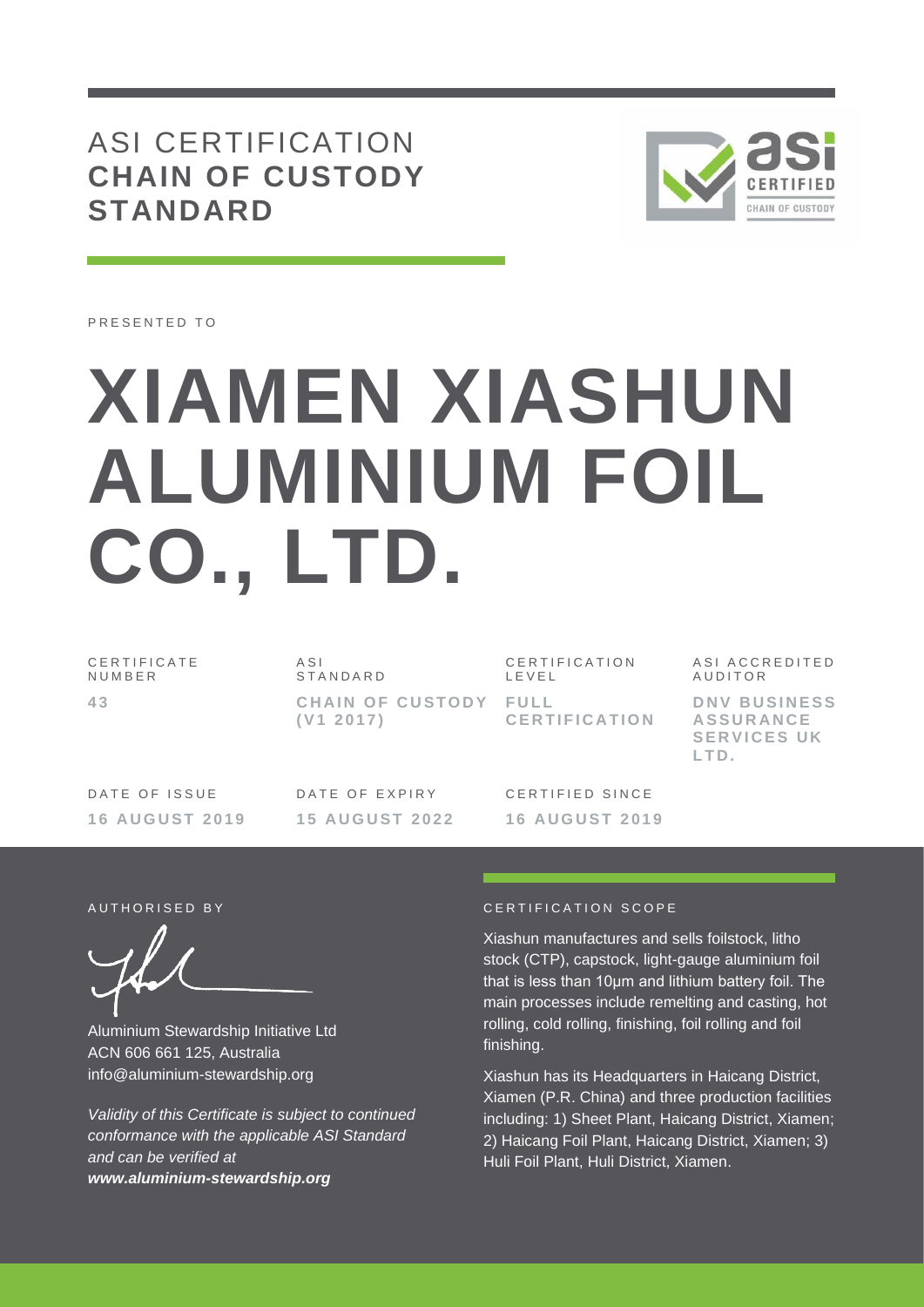# SUMMARY AUDIT REPORT **CHAIN OF CUSTODY STANDARD**

#### **OVERVIEW**

| MEMBER NAME                       | Xiamen Xiashun Aluminium Foil Co., Ltd.                                                                                                                                                                                                                                               |
|-----------------------------------|---------------------------------------------------------------------------------------------------------------------------------------------------------------------------------------------------------------------------------------------------------------------------------------|
| ENTITY NAME                       | Xiamen Xiashun Aluminium Foil Co., Ltd.                                                                                                                                                                                                                                               |
| CERTIFICATION<br>SCOPE            | Xiashun manufactures and sells foilstock, litho stock (CTP), capstock, light-<br>gauge aluminium foil that is less than 10um and lithium battery foil. The main<br>processes include remelting and casting, hot rolling, cold rolling, finishing,<br>foil rolling and foil finishing. |
|                                   | Xiashun has its Headquarters in Haicang District, Xiamen (P.R. China) and<br>three production facilities including: 1) Sheet Plant, Haicang District, Xiamen;<br>2) Haicang Foil Plant, Haicang District, Xiamen; 3) Huli Foil Plant, Huli<br>District, Xiamen.                       |
| SUPPLY CHAIN<br><b>ACTIVITIES</b> | Aluminium Re-melting/Refining<br>Casthouses<br>Post-Casthouse                                                                                                                                                                                                                         |
| ASI STANDARD                      | Chain of Custody Standard V1                                                                                                                                                                                                                                                          |
| AUDIT TYPE                        | Initial Certification Audit (22 - 24 July 2019)<br>Surveillance Audit (9 - 12 August 2021)                                                                                                                                                                                            |
| AUDIT FIRM                        | DNV Business Assurance Services UK Ltd.                                                                                                                                                                                                                                               |
| AUDIT DATE                        | 22 - 24 July 2019 (Initial Certification Audit)<br>9 - 12 August 2021 (Surveillance Audit)                                                                                                                                                                                            |
| AUDIT REPORT<br>SUBMISSION        | 30 July 2019 (Initial Certification Audit)<br>28 September 2021 (Surveillance Audit)                                                                                                                                                                                                  |

<u> 1989 - Johann Barnett, martin sa</u>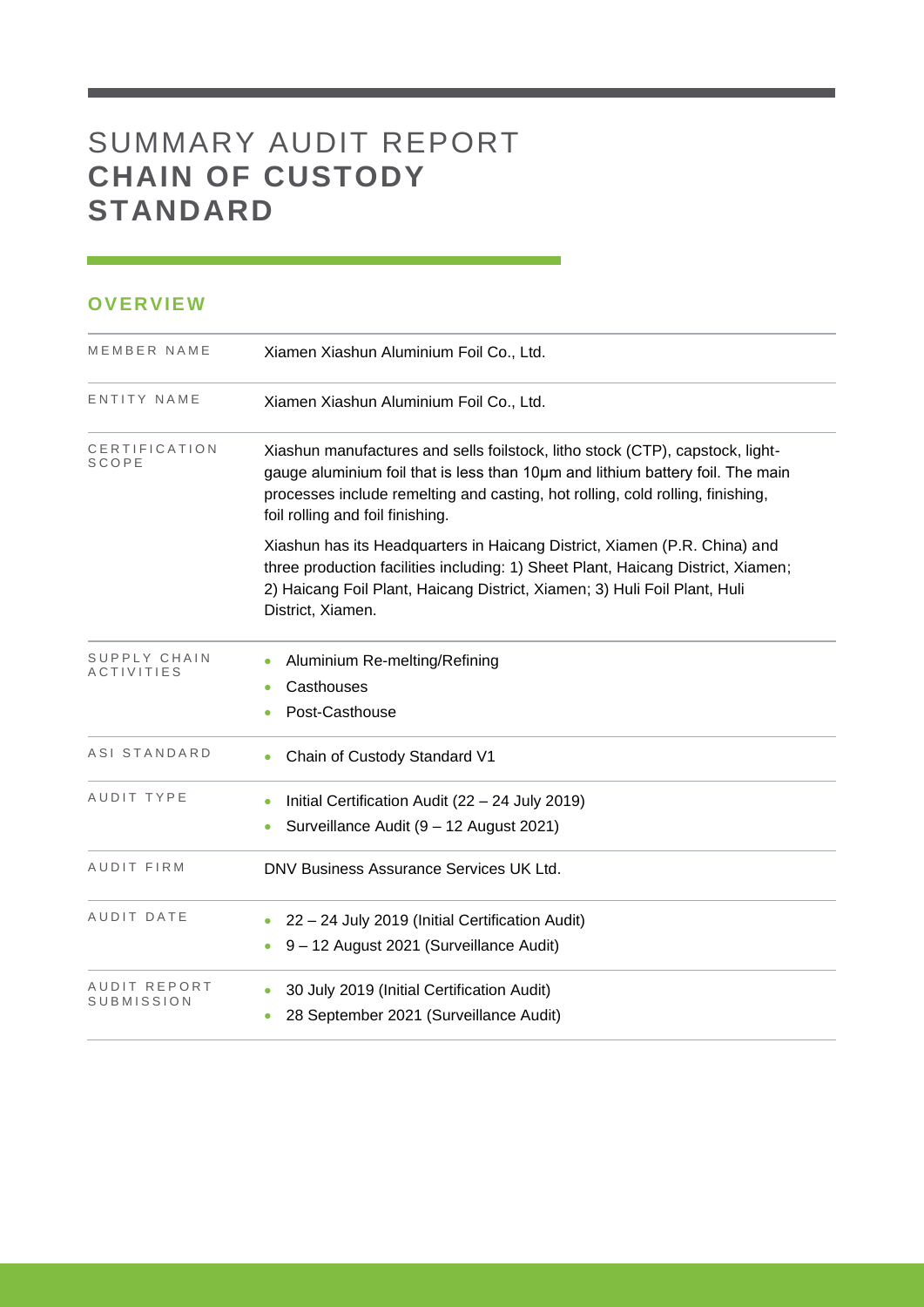| AUDIT SCOPE             | Initial Certification Audit (22 - 24 July 2019)<br>Remelting, casting, hot rolling, cold rolling and finishing (foilstock, litho stock<br>(CTP), capstock) and foil rolling and finishing (light-gauge aluminium foil that<br>is less than 10um and lithium battery foil) at the Head Office, Haicang Foil<br>Plant, Huli Foil Plant, and Sheet Plant. |  |  |  |  |
|-------------------------|--------------------------------------------------------------------------------------------------------------------------------------------------------------------------------------------------------------------------------------------------------------------------------------------------------------------------------------------------------|--|--|--|--|
|                         | Supply chain activities included in the audit scope:                                                                                                                                                                                                                                                                                                   |  |  |  |  |
|                         | Aluminium Re-melting/Refining<br>Casthouses<br>Post-Casthouse                                                                                                                                                                                                                                                                                          |  |  |  |  |
|                         | Relevant criteria from the ASI Chain of Custody Standard were included in<br>the audit scope.                                                                                                                                                                                                                                                          |  |  |  |  |
|                         | Surveillance Audit (9 - 12 August 2021)                                                                                                                                                                                                                                                                                                                |  |  |  |  |
|                         | The audit scope included the remelting, casting, hot rolling, cold rolling,<br>finishing (foilstock, litho stock (CTP), capstock) and foil rolling and finishing<br>(light-gauge aluminium foil that is less than 10um and lithium battery foil) at<br>the Head Office, Haicang Foil Plant, Huli Foil Plant, and Sheet Plant.                          |  |  |  |  |
|                         | Supply chain activities included in the audit scope:                                                                                                                                                                                                                                                                                                   |  |  |  |  |
|                         | Aluminium Re-melting/Refining                                                                                                                                                                                                                                                                                                                          |  |  |  |  |
|                         | Casthouses<br>Post-Casthouse                                                                                                                                                                                                                                                                                                                           |  |  |  |  |
|                         | Relevant criteria from the ASI Chain of Custody Standard were included in<br>the audit scope.                                                                                                                                                                                                                                                          |  |  |  |  |
| AUDIT<br>OUTCOME        | Certification                                                                                                                                                                                                                                                                                                                                          |  |  |  |  |
| AUDIT<br>METHODOLOGY    | The Auditors confirm that:                                                                                                                                                                                                                                                                                                                             |  |  |  |  |
| DECLARATION             | $\blacksquare$ The information provided by the Entity is true and accurate to the best<br>knowledge of the Auditor(s) preparing this report.                                                                                                                                                                                                           |  |  |  |  |
|                         | $\blacksquare$ The findings are based on verified Objective Evidence relevant to the<br>time period for the Audit, traceable and unambiguous.                                                                                                                                                                                                          |  |  |  |  |
|                         | $\blacksquare$ The Audit Scope and audit methodology are sufficient to establish<br>confidence that the findings are indicative of the performance of the<br>Entity's defined Certification Scope.                                                                                                                                                     |  |  |  |  |
|                         | The Auditor(s) have acted in a manner deemed ethical, truthful, accurate<br>M<br>professional, independent and objective.                                                                                                                                                                                                                              |  |  |  |  |
| CERTIFICATION<br>PERIOD | 16 August 2019 - 15 August 2022                                                                                                                                                                                                                                                                                                                        |  |  |  |  |
| NEXT AUDIT<br>TYPE      | <b>Re-Certification Audit</b>                                                                                                                                                                                                                                                                                                                          |  |  |  |  |
| NEXT AUDIT<br>DUE DATE  | 15 August 2022                                                                                                                                                                                                                                                                                                                                         |  |  |  |  |
| CERTIFICATION<br>NUMBER | 43                                                                                                                                                                                                                                                                                                                                                     |  |  |  |  |
|                         |                                                                                                                                                                                                                                                                                                                                                        |  |  |  |  |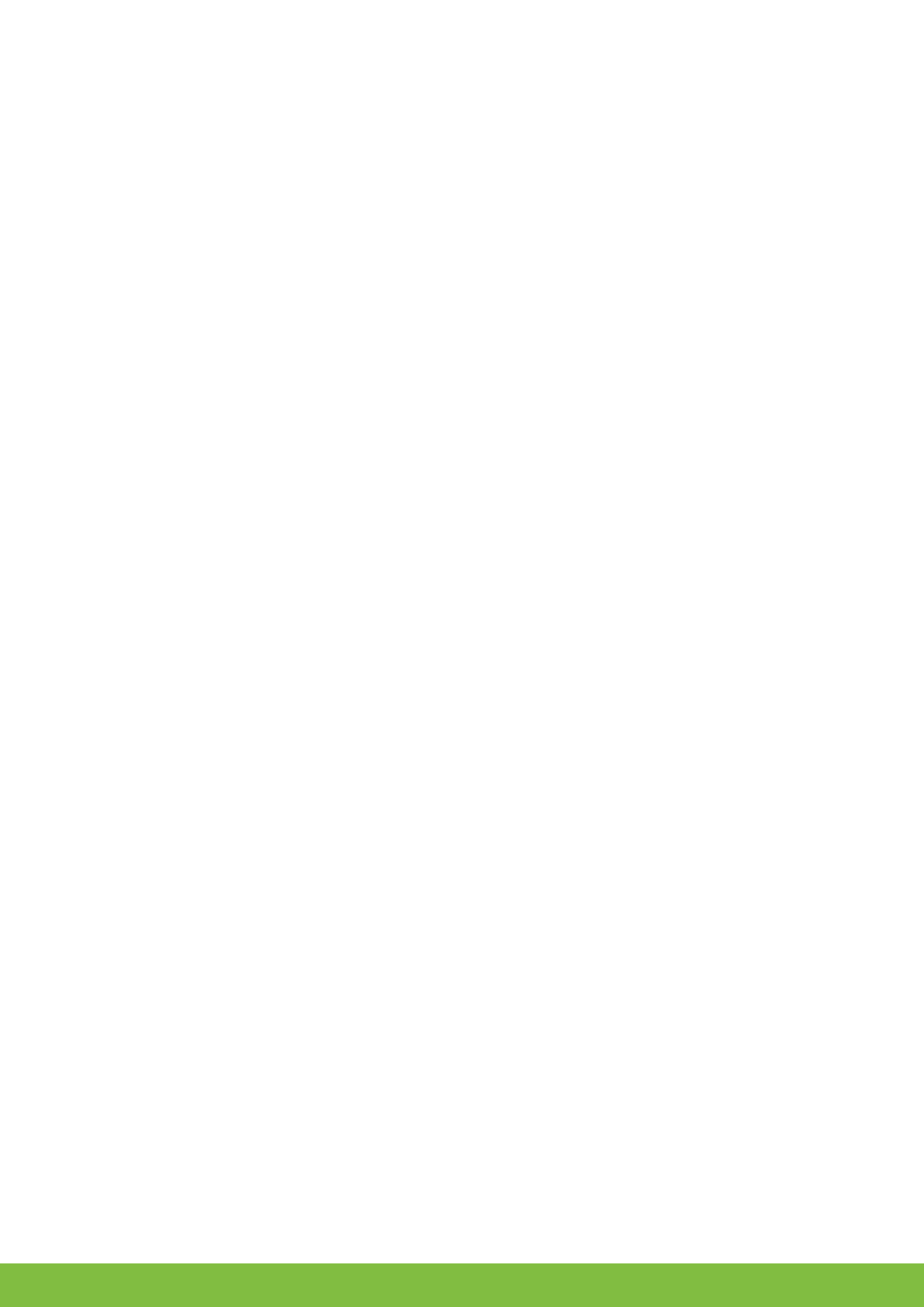## **SUMMARY OF FINDINGS**

| <b>CRITERION</b>                       | <b>RATING</b> | COMMENT                                                                                                                                                                                                                                                                                                                                                                                                                                                                                            |  |
|----------------------------------------|---------------|----------------------------------------------------------------------------------------------------------------------------------------------------------------------------------------------------------------------------------------------------------------------------------------------------------------------------------------------------------------------------------------------------------------------------------------------------------------------------------------------------|--|
| MANAGEMENT SYSTEM AND RESPONSIBILITIES |               |                                                                                                                                                                                                                                                                                                                                                                                                                                                                                                    |  |
| 1.1 ASI membership                     | Conformance   | The Entity is an ASI Member committed to comply<br>with ASI's membership obligations and the ASI<br>Complaints Mechanism. The Entity is in the<br>Production and Transformation category and<br>holds an ASI Performance Standard Certification<br>as well.<br>https://aluminium-stewardship.org/about-asi/asi-<br>members/xiamen-xiashun-aluminium-foil-co-ltd/                                                                                                                                   |  |
| 1.2 Management system                  | Conformance   | Xiamen Xiashun Aluminium Foil Co., Ltd.<br>established policies, systems, procedures and<br>processes that can comply with ASI Chain of<br>Custody Criteria regarding a Management<br>System. The Management System observed has<br>the capacity to handle ASI CoC Material. Xiamen<br>Xiashun Aluminium Foil Co., Ltd. has an<br>integrated management system underpinned by<br>ISO 9001. The Entity's ISO 9001 certificate was<br>issued by DNV GL and is valid for the Certification<br>Period. |  |
| 1.3 Management system reviews          | Conformance   | Xiamen Xiashun Aluminium Foil Co., Ltd. has<br>established mechanisms for the periodic review of<br>the Management System, in line with their ISO<br>9001 certification.                                                                                                                                                                                                                                                                                                                           |  |
| 1.4 Management representative          | Conformance   | The Entity has appointed a member of<br>management as the responsible person for ASI<br>Chain of Custody Standard implementation and<br>defined roles and responsibilities to manage the<br>Chain of Custody system.                                                                                                                                                                                                                                                                               |  |
| 1.5 Training                           | Conformance   | The Entity delivered training to relevant personnel<br>to raise awareness of ASI Chain of Custody<br>requirements this year. The Entity has<br>implemented training measures that make<br>relevant personnel aware of, and competent in,<br>their responsibilities under the ASI Chain of<br>Custody Standard.                                                                                                                                                                                     |  |
| 1.6 Record keeping                     | Conformance   | Xiamen Xiashun Aluminium Foil Co., Ltd.<br>maintains up-to-date records (Management<br>System) covering all applicable requirements of<br>the ASI Chain of Custody Standard. The Entity's<br>record manager procedure defines the retention<br>time as required by the ASI Chain of Custody<br>Standard.                                                                                                                                                                                           |  |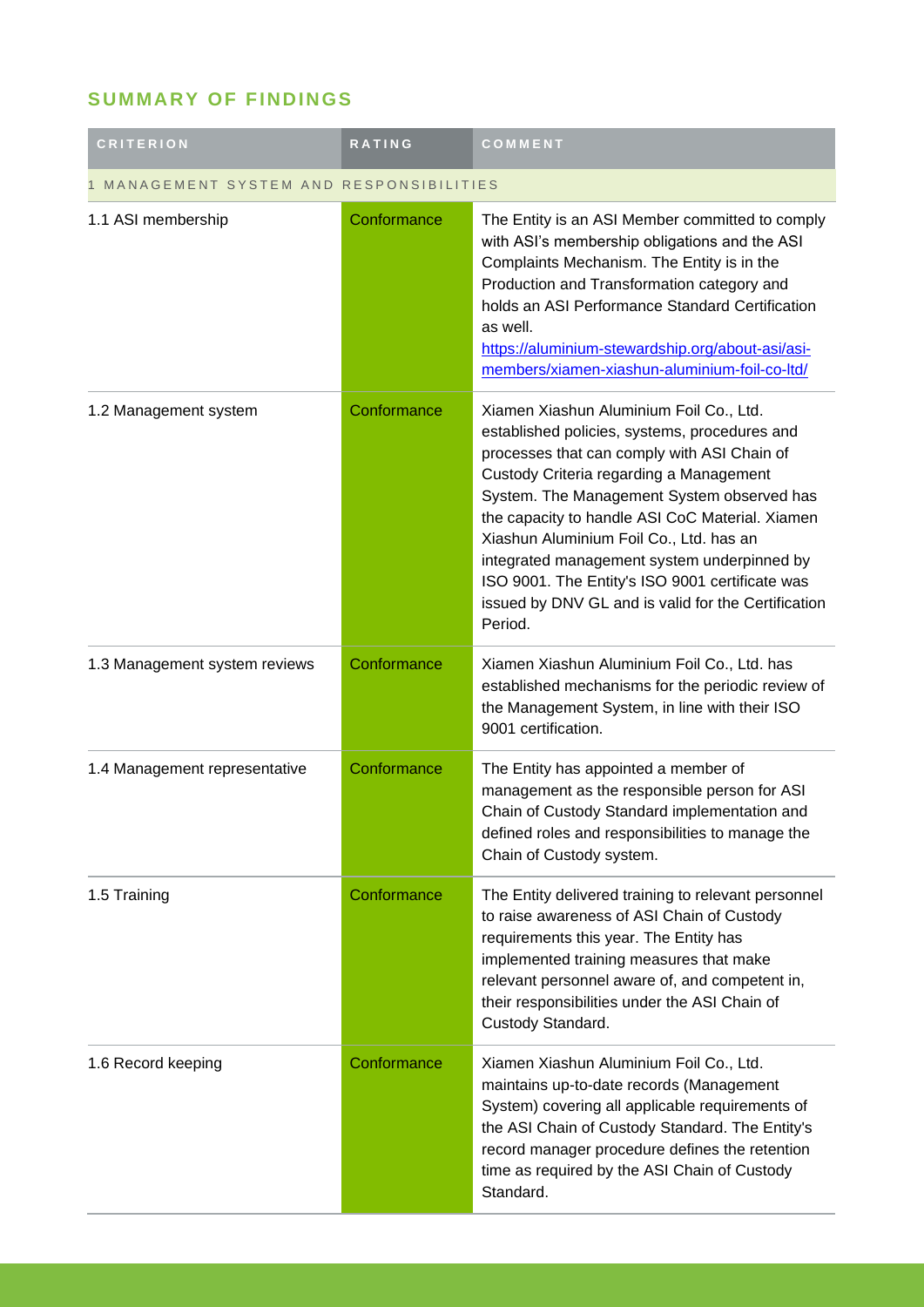| <b>CRITERION</b>                                                 | <b>RATING</b>  | COMMENT                                                                                                                                                                                                               |  |
|------------------------------------------------------------------|----------------|-----------------------------------------------------------------------------------------------------------------------------------------------------------------------------------------------------------------------|--|
| 1.7a Reporting to ASI (Inputs and<br>Outputs)                    | Conformance    | The Entity reported to ASI the Input and Output<br>Quantities of CoC Material/s over the 2019 and<br>2020 calendar year within 3 months after the end<br>of the year.                                                 |  |
| 1.7b Reporting to ASI (Input<br>Percentage)                      | Conformance    | The Entity reported to ASI the Input Percentage/s<br>calculated for the previous calendar year within 3<br>months after the end of the year.                                                                          |  |
| 1.7c Reporting to ASI (Positive<br>Balance)                      | Conformance    | The Entity reported to ASI the data on the<br>maximum Positive Balance in the 2020 calendar<br>year carried over to the 2021 Material Accounting<br>Period.                                                           |  |
| 1.7d Reporting to ASI (Internal<br>Overdraw)                     | Conformance    | The Entity's Chain of Custody Management<br>Procedure specifies that the Entity will report<br>required information of CoC Material to the ASI<br>Secretariat within 3 months after the end of each<br>calendar year. |  |
| 1.7e Reporting to ASI (Eligible<br>Scrap)                        | Conformance    | The Entity reported the data on total Input<br>Quantities of Eligible Scrap to ASI Secretariat<br>within 3 months after the end of each calendar<br>year which conforms to ASI Chain of Custody<br>requirements.      |  |
| 1.7f Reporting to ASI (ASI Credits<br>from Casthouses)           | Conformance    | The Entity does not plan to allocate ASI Credits.                                                                                                                                                                     |  |
| 1.7g Reporting to ASI (ASI Credits<br>purchased)                 | Conformance    | The Entity does not plan to purchase ASI Credits.                                                                                                                                                                     |  |
| 2 OUTSOURCING CONTRACTORS                                        |                |                                                                                                                                                                                                                       |  |
| 2.1 Outsourcing Contractors in<br><b>CoC Certification Scope</b> | Not Applicable | The Criterion is not applicable as the Entity does<br>not have any Outsourcing Contractors.                                                                                                                           |  |
| 2.2a Control of CoC Material                                     | Not Applicable | The Criterion is not applicable as the Entity does<br>not have any Outsourcing Contractors.                                                                                                                           |  |
| 2.2b No further outsourcing                                      | Not Applicable | The Criterion is not applicable as the Entity does<br>not have any Outsourcing Contractors.                                                                                                                           |  |
| 2.2c Risk assessment                                             | Not Applicable | The Criterion is not applicable as the Entity does<br>not have any Outsourcing Contractors.                                                                                                                           |  |
| 2.3 Output Quantity                                              | Not Applicable | The Criterion is not applicable as the Entity does<br>not have any Outsourcing Contractors.                                                                                                                           |  |
| 2.4 Verification and record-keeping                              | Not Applicable | The Criterion is not applicable as the Entity does<br>not have any Outsourcing Contractors.                                                                                                                           |  |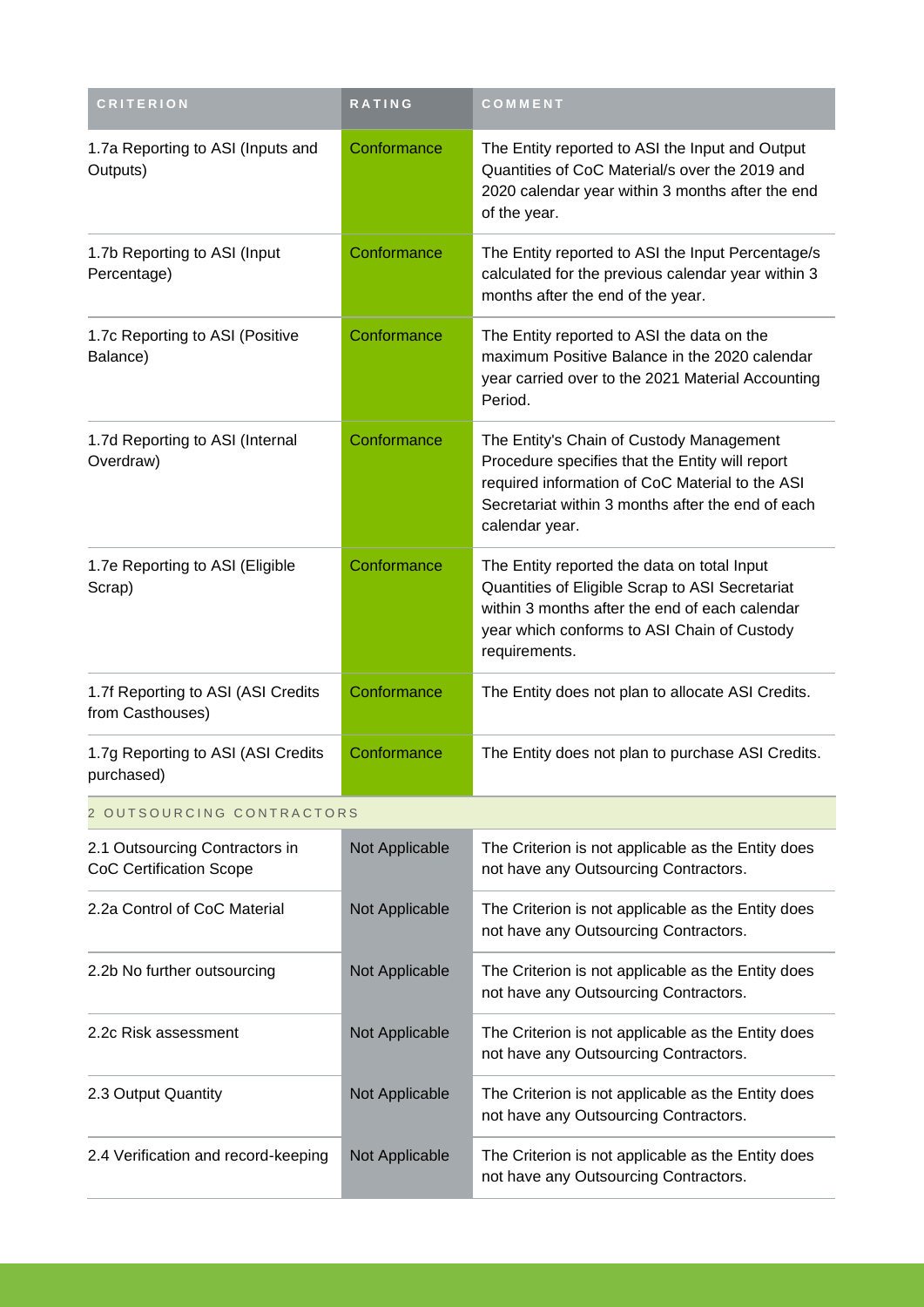| <b>CRITERION</b>                                             | <b>RATING</b>  | COMMENT                                                                                     |
|--------------------------------------------------------------|----------------|---------------------------------------------------------------------------------------------|
| 2.5 Error management                                         | Not Applicable | The Criterion is not applicable as the Entity does<br>not have any Outsourcing Contractors. |
| METAL                                                        |                | 3 PRIMARY ALUMINIUM: CRITERIA FOR ASI BAUXITE, ASI ALUMINA AND ASI LIQUID                   |
| 3.1a CoC Certification Scope -<br><b>Bauxite Mining</b>      | Not Applicable | This Criterion is not applicable to the Entity's<br>Certification Scope.                    |
| 3.1b ASI Performance Standard -<br><b>Bauxite Mining</b>     | Not Applicable | This Criterion is not applicable to the Entity's<br>Certification Scope.                    |
| 3.2a CoC Certification Scope -<br>Alumina Refining           | Not Applicable | This Criterion is not applicable to the Entity's<br>Certification Scope.                    |
| 3.2b ASI Performance Standard -<br>Alumina Refining          | Not Applicable | This Criterion is not applicable to the Entity's<br>Certification Scope.                    |
| 3.3a CoC Certification Scope -<br><b>Aluminium Smelting</b>  | Not Applicable | This Criterion is not applicable to the Entity's<br>Certification Scope.                    |
| 3.3b ASI Performance Standard -<br><b>Aluminium Smelting</b> | Not Applicable | This Criterion is not applicable to the Entity's<br>Certification Scope.                    |

### 4 RECYCLED ALUMINIUM: CRITERIA FOR ELIGIBLE SCRAP AND ASI LIQUID METAL

| 4.1a CoC Certification Scope -<br>Aluminium Re-Melting/Refining  | Conformance    | Liquid Metal is produced at Xiashun wholly owned<br>Sheet Plant which is included in the Entity's ASI<br>CoC Certification Scope.                                                                                                                                                                                                   |
|------------------------------------------------------------------|----------------|-------------------------------------------------------------------------------------------------------------------------------------------------------------------------------------------------------------------------------------------------------------------------------------------------------------------------------------|
| 4.1b ASI Performance Standard -<br>Aluminium Re-Melting/Refining | Conformance    | Liquid Metal is produced at Xiashun wholly owned<br>Sheet Plant which is included in the Entity's ASI<br>Performance Standard Certification Scope.                                                                                                                                                                                  |
| 4.2a Pre-Consumer Scrap and<br><b>Dross</b>                      | Conformance    | The Entity's Material Accounting System is<br>designed to control and account for Eligible Scrap<br>coming into the value chain. Pre-Consumer Scrap<br>that is designated as CoC Material supplied<br>directly from their wholly owned Sheet Plant and<br>Foil Plant, which is included in the Entity's CoC<br>Certification Scope. |
| 4.2b Post-Consumer Scrap                                         | Not Applicable | The Criterion is not applicable as the Entity does<br>not source any Post-Consumer Scrap.                                                                                                                                                                                                                                           |
| 4.3a Supplier records                                            | Not Applicable | The Criterion is not applicable as the Entity does<br>not source any Recyclable Scrap Material from<br>suppliers.                                                                                                                                                                                                                   |
| 4.3b Cash payments                                               | Not Applicable | The Criterion is not applicable as the Entity does<br>not source any Recyclable Scrap Material from<br>suppliers.                                                                                                                                                                                                                   |

5 CASTHOUSES: CRITERIA FOR ASI ALUMINIUM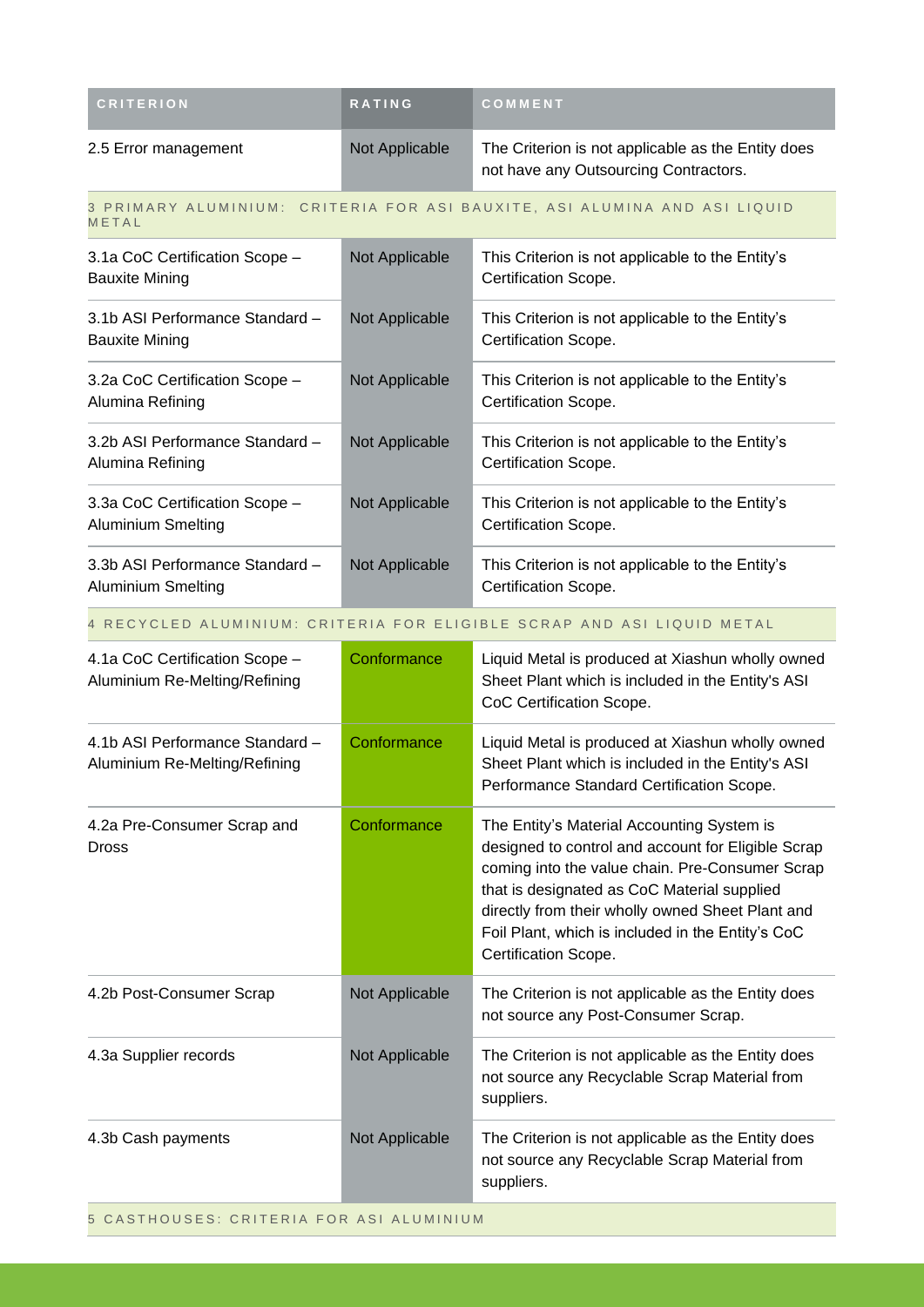| <b>CRITERION</b>                                                               | RATING      | COMMENT                                                                                                                                                                                                                                                                       |
|--------------------------------------------------------------------------------|-------------|-------------------------------------------------------------------------------------------------------------------------------------------------------------------------------------------------------------------------------------------------------------------------------|
| 5.1a CoC Certification Scope -<br>Casthouses                                   | Conformance | The observed system ensures production of ASI<br>Aluminium only from the Casthouse that is within<br>the Entity's CoC Certification Scope.                                                                                                                                    |
| 5.1b ASI Performance Standard -<br>Casthouses                                  | Conformance | The observed system ensures production of ASI<br>Aluminium only from the Casthouse Certified<br>against the ASI Performance Standard.                                                                                                                                         |
| 5.2 Casthouse Products                                                         | Conformance | The Entity has an accounting system to link and<br>trace the Input Quantity of CoC material.                                                                                                                                                                                  |
| 6 POST-CASTHOUSE: CRITERIA FOR ASI ALUMINIUM                                   |             |                                                                                                                                                                                                                                                                               |
| 6.1a CoC Certification Scope -<br>Post-Casthouse                               | Conformance | The observed system ensures production of ASI<br>Aluminium only from the Post-Casthouse that is<br>within the Entity's CoC Certification Scope.                                                                                                                               |
| 6.1b ASI Performance Standard -<br>Post-Casthouse                              | Conformance | The Entity has system in place to ensure that it<br>produces ASI Aluminium only from the Entity<br>certified against the ASI Performance Standard.                                                                                                                            |
| 6.1c Sourcing ASI Aluminium                                                    | Conformance | The Entity has system in place to ensure that it<br>produces ASI Aluminium only from the Entity<br>certified against the ASI Performance Standard.                                                                                                                            |
|                                                                                |             | 7 DUE DILIGENCE FOR NON-COC INPUTS AND RECYCLABLE SCRAP MATERIAL                                                                                                                                                                                                              |
| 7.1a Responsible sourcing policy<br>(anti-corruption)                          | Conformance | Xiashun developed a Suppliers Code of Conduct<br>covering the ASI CoC Criteria of anti-corruption. A<br>copy of the Suppliers Code of Conduct can be<br>found on the company's website:<br>http://www.xiashun.com/envpubfile/ASI10.pdf                                        |
| 7.1b Responsible sourcing policy<br>(responsible sourcing)                     | Conformance | The Entity has established a supplier responsible<br>sourcing framework including Human Rights Due<br>Diligence. A copy of the Suppliers Code of<br>Conduct can be found on the company's website:<br>http://www.xiashun.com/envpubfile/ASI10.pdf                             |
| 7.1c Responsible sourcing policy<br>(human rights due diligence)               | Conformance | The Entity has established a supplier responsible<br>sourcing framework including Human Rights Due<br>Diligence. A copy of the Suppliers Code of<br>Conduct can be found on the company's website:<br>http://www.xiashun.com/envpubfile/ASI10.pdf                             |
| 7.1d Responsible sourcing policy<br>(conflict affected and high risk<br>areas) | Conformance | The Entity has established a supplier responsible<br>sourcing framework including assessment of<br>Conflict-Affected and High-Risk Areas. A copy of<br>the Suppliers Code of Conduct can be found on<br>the company's website:<br>http://www.xiashun.com/envpubfile/ASI10.pdf |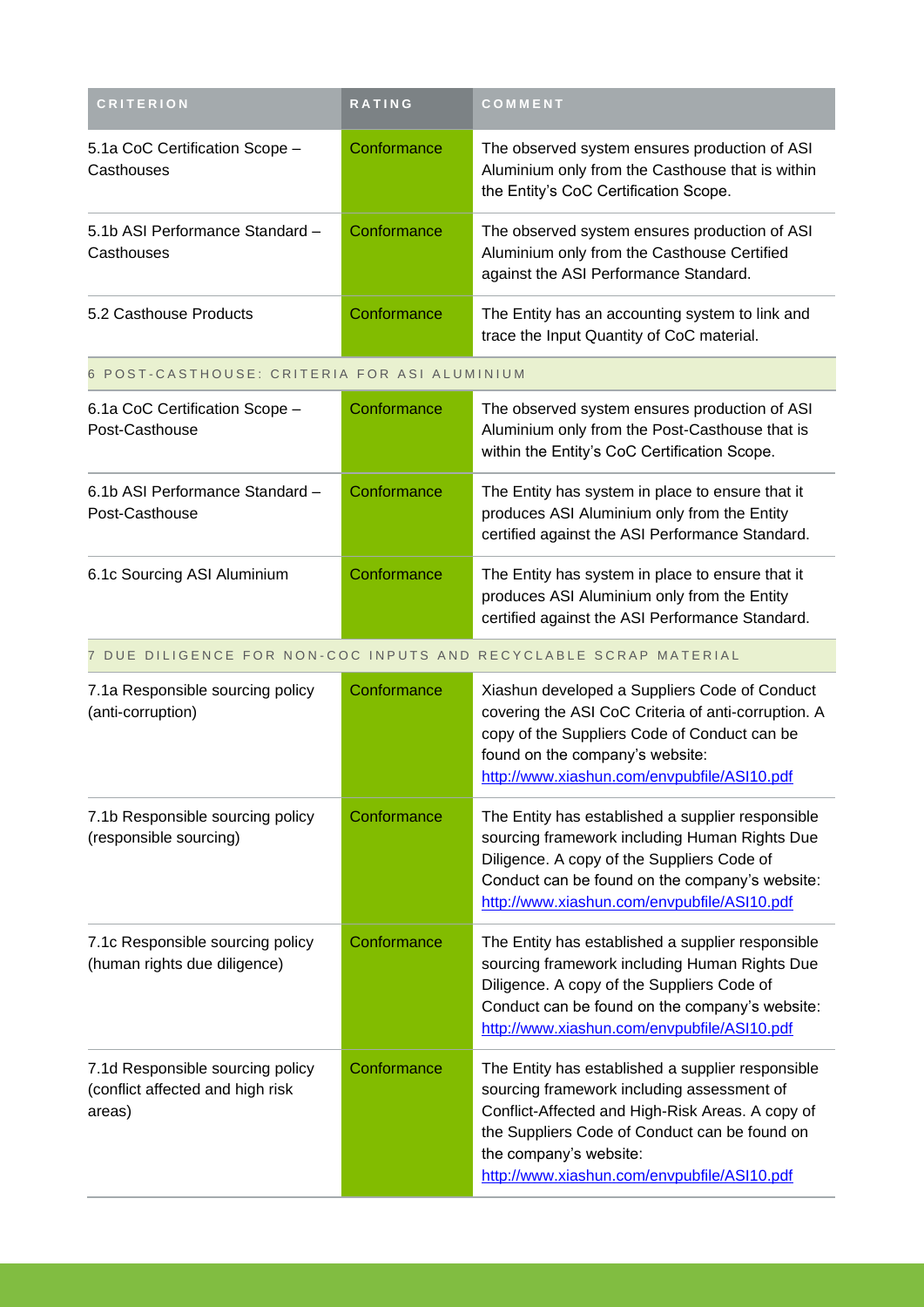| <b>CRITERION</b>                                            | RATING         | COMMENT                                                                                                                                                                                                                                                                                                                 |
|-------------------------------------------------------------|----------------|-------------------------------------------------------------------------------------------------------------------------------------------------------------------------------------------------------------------------------------------------------------------------------------------------------------------------|
| 7.2 Risk assessment                                         | Conformance    | The Entity assesses the risks of Non-Compliance<br>with its Responsible Sourcing Policy by its<br>suppliers of Non-CoC Material, documents the<br>findings, and undertakes measurable risk<br>mitigation where risks of adverse impacts are<br>identified.                                                              |
| 7.3 Complaints mechanism                                    | Conformance    | The Entity has established a complaints<br>mechanism allowing to raise concerns through<br>different channels, such as the company website:<br>http://www.xiashun.com/envpubfile/ASI1.pdf                                                                                                                               |
| 8 MASS BALANCE SYSTEM: COC MATERIAL AND ASI ALUMINIUM       |                |                                                                                                                                                                                                                                                                                                                         |
| 8.1 Material Accounting System                              | Conformance    | The Entity has established a Material Accounting<br>System that can record Input Quantity and Output<br>Quantity of CoC Material and Non-CoC Material<br>by mass which conforms to ASI Chain of Custody<br>requirements. It is confirmed in the surveillance<br>audit.                                                  |
| 8.2a Post-Consumer Scrap                                    | Not Applicable | Due to the quality management requirement, the<br>Entity does not use post-consumer scrap.                                                                                                                                                                                                                              |
| 8.2b Pre-Consumer Scrap (total)                             | Conformance    | The Entity has established a Material Accounting<br>System that can record Input Quantity of the Pre-<br>Consumer Scrap by mass which conform to ASI<br>Chain of Custody requirements.<br>To date, no Pre-Consumer Scrap is allocated as<br>CoC Material.                                                               |
| 8.2c Pre-Consumer Scrap (Eligible<br>Scrap)                 | Conformance    | The quantity of the Eligible Scrap generated by its<br>own manufacture processes will be recorded in<br>the Material Accounting System. Due to the<br>quality requirements of the product, the Entity<br>does not use any scrap from other companies.<br>To date, no process scraps are allocated as<br>Eligible Scrap. |
| 8.3 Material Accounting Period                              | Conformance    | The Material Accounting Period is defined as 12<br>months, a calendar year. It is confirmed in the<br>surveillance audit.                                                                                                                                                                                               |
| 8.4 Input Percentage                                        | Conformance    | The Entity has established processes to calculate<br>and record the Input Percentage in compliance to<br>the ASI Chain of Custody Standard. Per the<br>interview with responsible person and reviewing<br>records in the Mass Balance System, the Entity<br>applies the percentage calculations.                        |
| 8.5 Input Percentage (Aluminium<br>Re-Melting and Refining) | Conformance    | The Entity has established processes to calculate<br>and record the Input Percentage of Aluminium                                                                                                                                                                                                                       |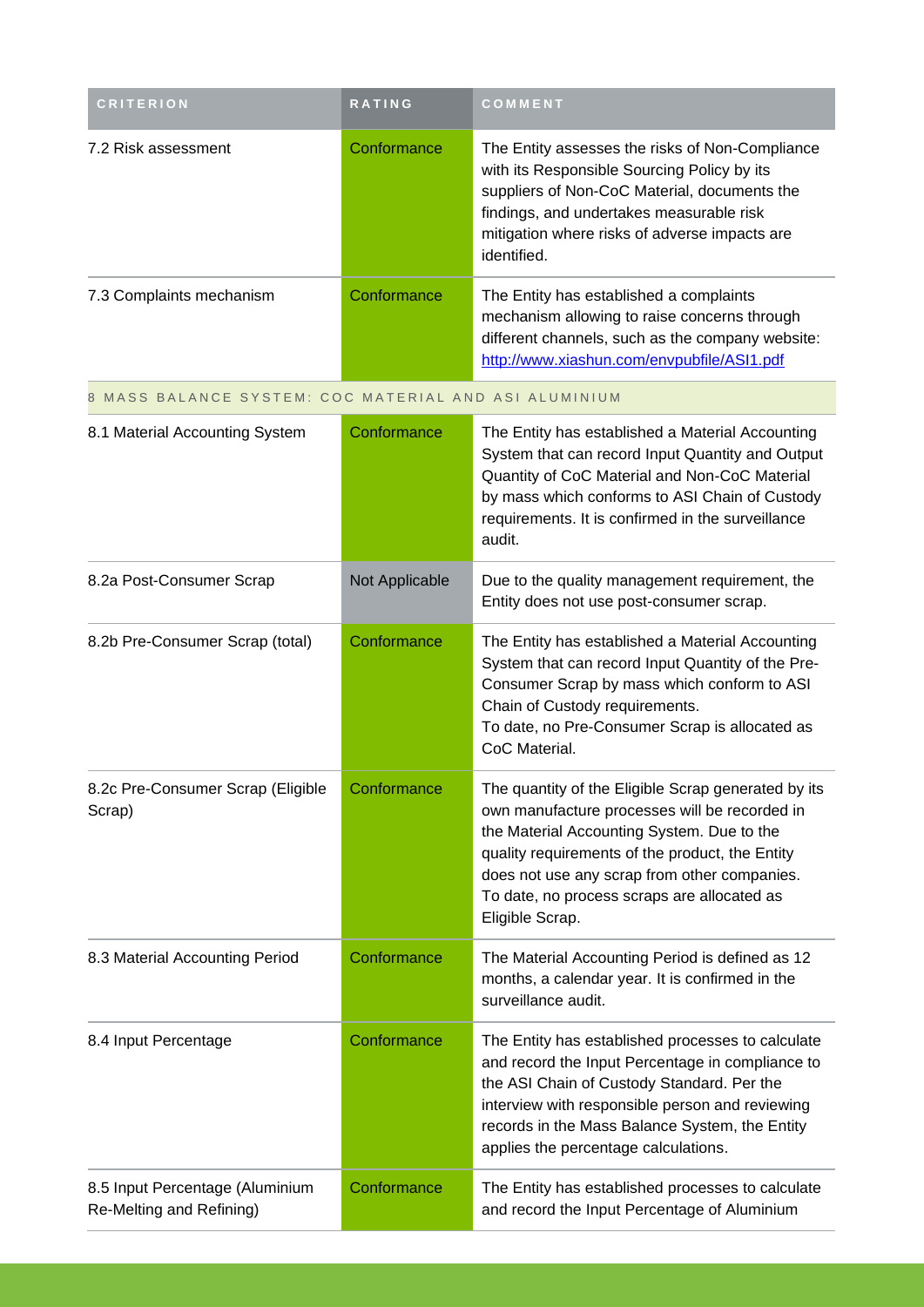| <b>CRITERION</b>                                         | RATING      | COMMENT                                                                                                                                                                                                                                                                                                                                             |
|----------------------------------------------------------|-------------|-----------------------------------------------------------------------------------------------------------------------------------------------------------------------------------------------------------------------------------------------------------------------------------------------------------------------------------------------------|
|                                                          |             | Re-Melting/Refining in compliance to the ASI<br>Chain of Custody Standard. The percentage<br>calculation was confirmed correct in the<br>surveillance audit.                                                                                                                                                                                        |
| 8.6 Output Quantity determination                        | Conformance | The Entity has established a Material Accounting<br>System in compliance with ASI Chain of Custody<br>requirements to determine the Output Quantity. In<br>the surveillance audit, the correct Output Quantity<br>determination was confirmed.                                                                                                      |
| 8.7 Output Quantity designation                          | Conformance | The Entity has established a Material Accounting<br>System in compliance with ASI Chain of Custody<br>requirements, how to designate the Output<br>Quantity of CoC Material is defined. In the<br>surveillance audit, it was confirmed that the<br>Output Quantity of CoC Material is designated as<br>100% CoC Material.                           |
| 8.8 Output Quantity - Pre-<br><b>Consumer Scrap</b>      | Conformance | The Entity has established a Material Accounting<br>System in compliance with ASI Chain of Custody<br>requirements, how to designate the Output<br>Quantity of Pre-Consumer Scrap is defined. Per<br>the interview of the responsible person and<br>review of data in the Mass Balance System, to<br>date, no Eligible Scrap is used in the Entity. |
| 8.9 Outputs not exceed inputs                            | Conformance | The Entity's accounting system has been<br>developed to have updated information on<br>inventory balance on a frequent basis which<br>conforms to the ASI Chain of Custody Standard<br>requirement. At the time of the audit, no such<br>case that Outputs exceed Inputs is found.                                                                  |
| 8.10a Internal Overdraws (not<br>exceed 20%)             | Conformance | The Entity has established a Material Accounting<br>System in compliance with ASI Chain of Custody<br>Standard requirements. Per the interview of the<br>responsible person and review of data in the<br>Mass Balance System, the Entity understands the<br>requirement of this Criterion, and to date there are<br>no Internal Overdraws.          |
| 8.10b Internal Overdraws (not<br>exceed affected amount) | Conformance | The Entity has established a Material Accounting<br>System in compliance with ASI Chain of Custody<br>Standard requirements. Per the interview of the<br>responsible person and review of data in the<br>Mass Balance System, the Entity understands the<br>requirement of this Criterion, and to date there are<br>no Internal Overdraws.          |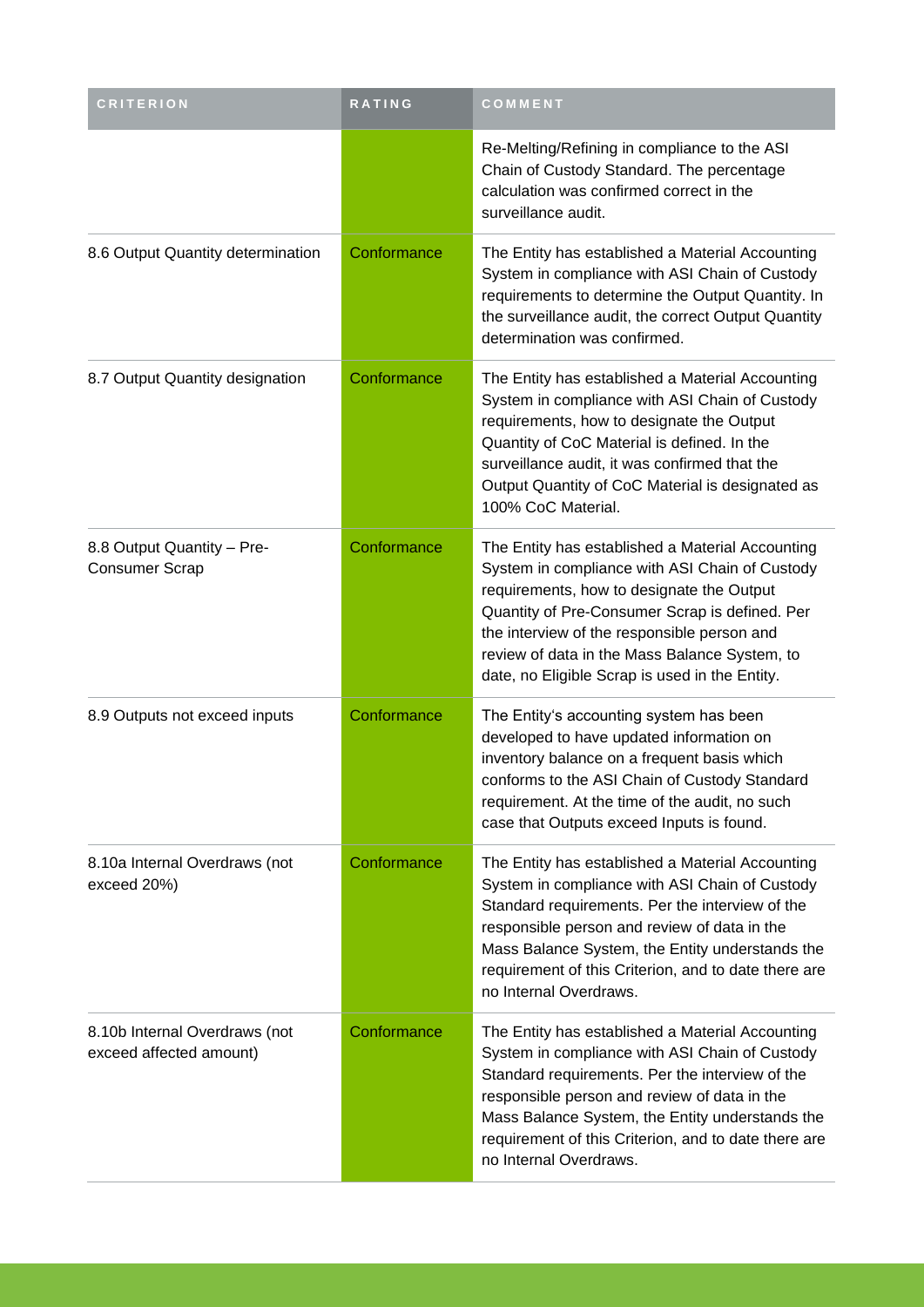| <b>CRITERION</b>                                | <b>RATING</b> | COMMENT                                                                                                                                                                                                                                                                                                                                                           |
|-------------------------------------------------|---------------|-------------------------------------------------------------------------------------------------------------------------------------------------------------------------------------------------------------------------------------------------------------------------------------------------------------------------------------------------------------------|
| 8.10c Internal Overdraws (period to<br>make up) | Conformance   | The Entity has established a Material Accounting<br>System in compliance with ASI Chain of Custody<br>Standard requirements. Per the interview of the<br>responsible person and review of data in the<br>Mass Balance System, the Entity understands the<br>requirement of this Criterion, and to date there are<br>no Internal Overdraws.                        |
| 8.11a Positive Balance (carry over)             | Conformance   | The Entity has established a Material Accounting<br>System in compliance with ASI Chain of Custody<br>Standard requirements. Per the interview of the<br>responsible person and review of data in the<br>Mass Balance System, the Entity understands the<br>requirement of this Criterion, and there is no<br>Positive Balance to date.                           |
| 8.11b Positive Balance (expiry)                 | Conformance   | The Entity has established a Material Accounting<br>System in compliance with ASI Chain of Custody<br>Standard requirements. Per the interview of the<br>responsible person and review of data in the<br>Mass Balance System, the Entity understands the<br>requirement of this Criterion, and there is no<br>Positive Balance to date.                           |
| 9 ISSUING COC DOCUMENTS                         |               |                                                                                                                                                                                                                                                                                                                                                                   |
| 9.1 Shipments and transfers                     | Conformance   | The Entity has a system that can compile the CoC<br>Documents to each shipment and transfer,<br>ensuring that these are controlled, issued and<br>stored as per ASI Chain of Custody Standard<br>requirements. Per the interview and check of data<br>in the Mass Balance System (MES System), the<br>Entity issues a CoC to Document accompany<br>each shipment. |
| 9.2a Date of issue                              | Conformance   | The Entity uses the ASI CoC Document template<br>in ASI Chain of Custody Standard, the date of<br>issue is included.                                                                                                                                                                                                                                              |
| 9.2b Reference number                           | Conformance   | The Entity uses the ASI CoC Document template<br>in ASI Chain of Custody Standard, the reference<br>number is included: CoC + Working Order<br>number + XS + 3-digit series number.                                                                                                                                                                               |
| 9.2c Issuing Entity                             | Conformance   | The Entity uses the ASI CoC Document template<br>in ASI Chain of Custody Standard, Xiamen<br>Xiashun Aluminium Foil Co., Ltd is the issuing<br>Entity.                                                                                                                                                                                                            |
| 9.2d Receiving customer                         | Conformance   | The Entity uses the ASI CoC Document template<br>in ASI Chain of Custody Standard, the information<br>of the identity and address of the customer                                                                                                                                                                                                                 |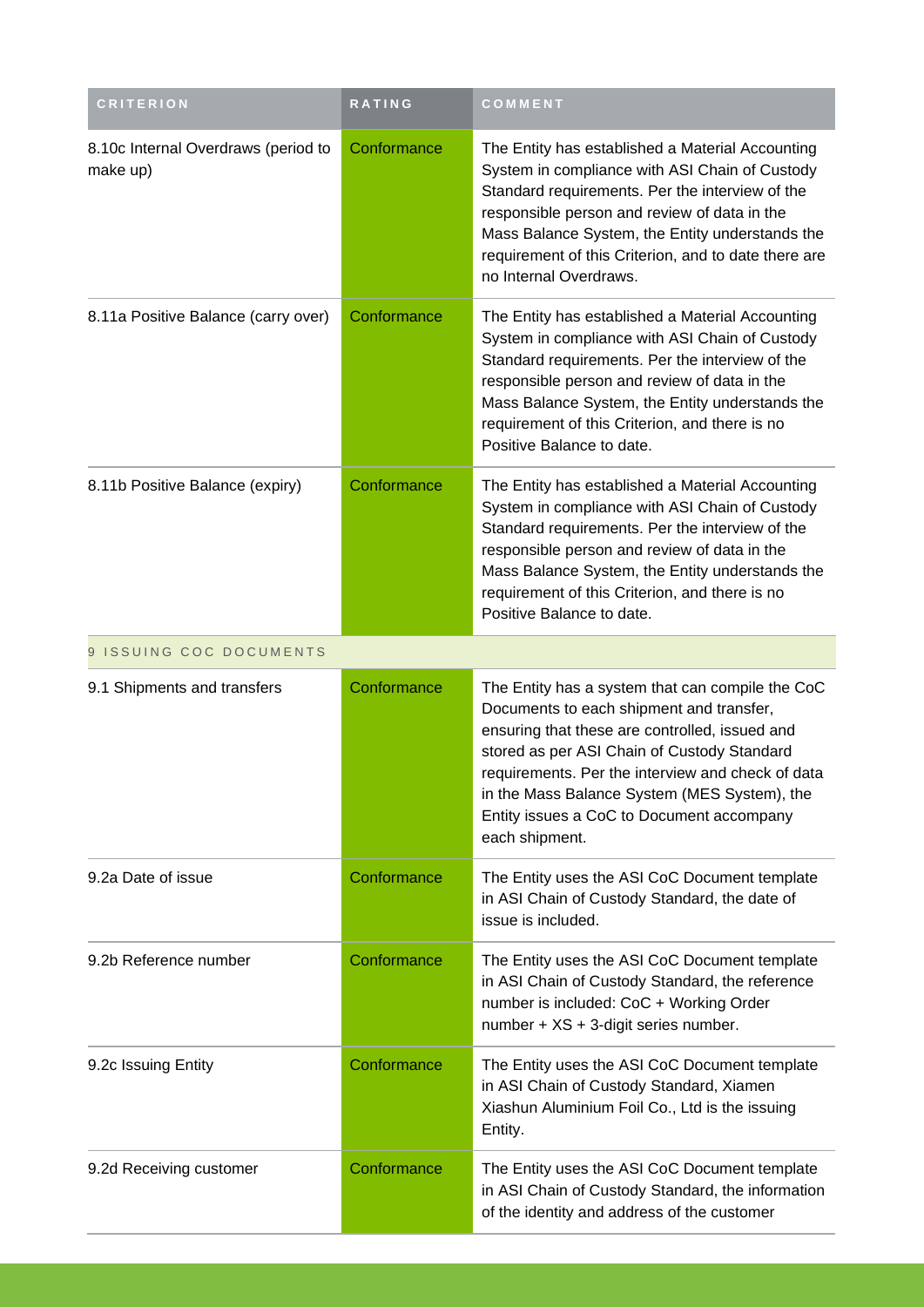| <b>CRITERION</b>                                | RATING      | COMMENT                                                                                                                                                                                                                                                                                                                                |
|-------------------------------------------------|-------------|----------------------------------------------------------------------------------------------------------------------------------------------------------------------------------------------------------------------------------------------------------------------------------------------------------------------------------------|
|                                                 |             | receiving the CoC Material, and if it is another<br>CoC Certified Entity, their CoC Certification<br>number are included.                                                                                                                                                                                                              |
| 9.2e Responsible employee                       | Conformance | The Entity uses the ASI CoC Document template<br>in ASI Chain of Custody Standard, the<br>responsible employee who can verify information<br>is included.                                                                                                                                                                              |
| 9.2f Conformance statement                      | Conformance | The Entity uses the ASI CoC Document template<br>in ASI Chain of Custody Standard, the statement<br>confirming that "The information provided in the<br>CoC Document is in conformance with the ASI<br>CoC Standard." is included.                                                                                                     |
| 9.2g Type of CoC Material                       | Conformance | The Entity uses the ASI CoC Document template<br>in ASI Chain of Custody Standard, the types of<br>CoC Materials in the shipment are included.                                                                                                                                                                                         |
| 9.2h Mass of CoC Material                       | Conformance | The Entity uses the ASI CoC Document template<br>in ASI Chain of Custody Standard, the mass of<br>CoC Material is included.                                                                                                                                                                                                            |
| 9.2i Mass of total material                     | Conformance | The Entity uses the ASI CoC Document template<br>in ASI Chain of Custody Standard, the mass of<br>total Material is included.                                                                                                                                                                                                          |
| 9.3a Sustainability Data (optional)             | Conformance | The Entity uses the ASI CoC Document template<br>in ASI Chain of Custody Standard, the optional<br>Sustainable Data is included. Currently, the data<br>on GHG emission is not required by the customer,<br>so not provided.                                                                                                           |
| 9.3b Sustainability Data (passing<br>on)        | Conformance | The Entity uses the ASI CoC Document template<br>in ASI Chain of Custody Standard, the optional<br>Sustainable Data is included. Currently, the<br>average intensity of GHG emissions (scope 1 and<br>2) in tonnes $CO2 -eq$ per metric tonne ASI<br>Aluminium is not required by the customer, so the<br>information is not provided. |
| 9.3c Post-Casthouse ASI<br>Certification status | Conformance | The Entity uses the ASI CoC Document template<br>in ASI Chain of Custody Standard, the optional<br>Sustainable Data is included. ASI Certification<br>status for the ASI Performance Standard for the<br>Entity is included.                                                                                                           |
| 9.4 Supplementary Information<br>(optional)     | Conformance | The Entity uses the ASI CoC Document template<br>in ASI Chain of Custody Standard, there is a<br>column for Supplementary Information in the<br>document template and the Entity can provide the<br>Supplementary Information per the requirements                                                                                     |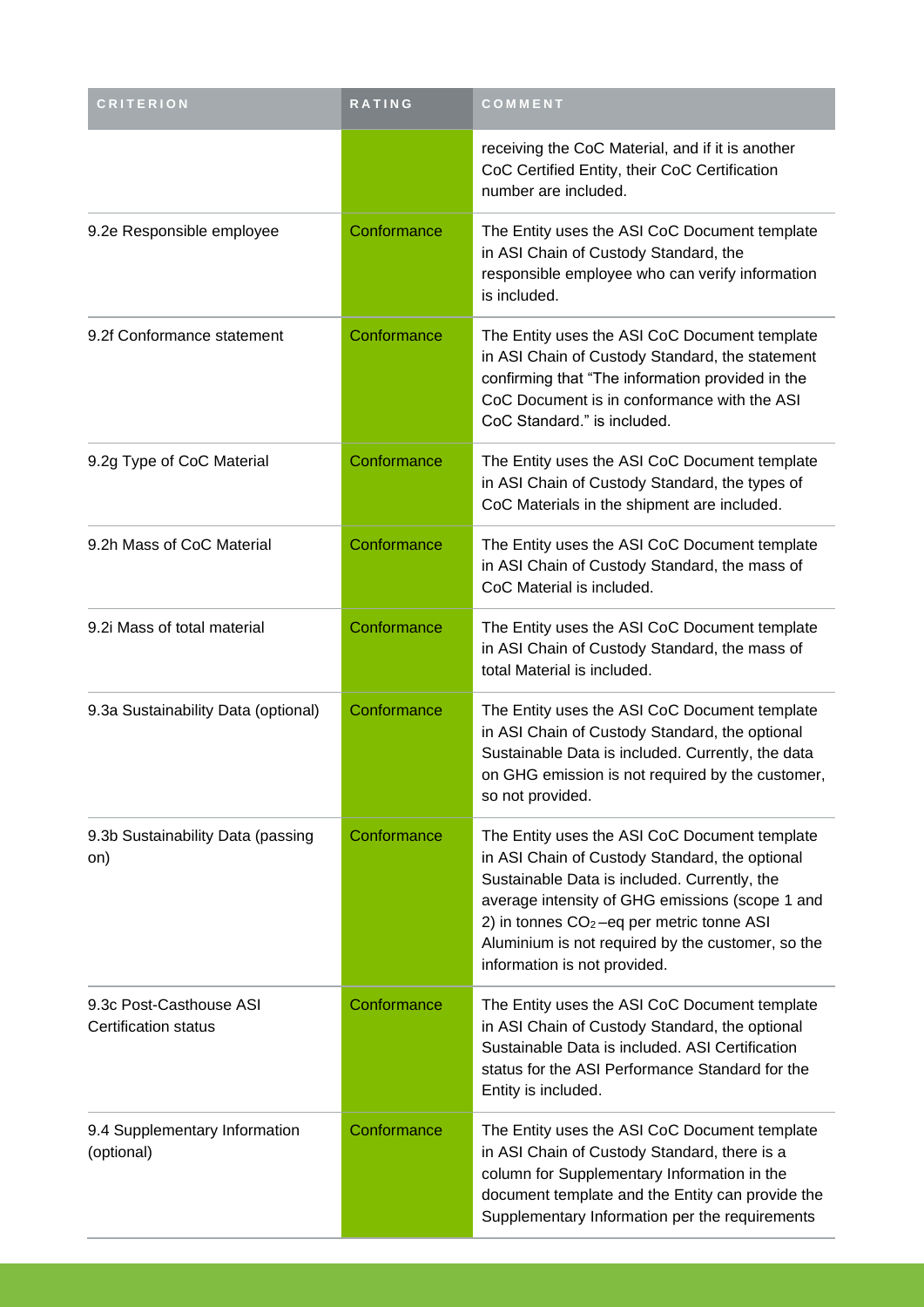| <b>CRITERION</b>                                        | <b>RATING</b> | COMMENT                                                                                                                                                                                                                                                                                                                                                                                                                                                                                                             |
|---------------------------------------------------------|---------------|---------------------------------------------------------------------------------------------------------------------------------------------------------------------------------------------------------------------------------------------------------------------------------------------------------------------------------------------------------------------------------------------------------------------------------------------------------------------------------------------------------------------|
|                                                         |               | from customer. The accuracy of the information in<br>issued CoC Documents is verified in the<br>surveillance audit.                                                                                                                                                                                                                                                                                                                                                                                                 |
| 9.5 Response to verification<br>requests                | Conformance   | In Chapter 3.3 of ASI Chain of Custody<br>Management Procedure, the process and<br>responsibility are defined for responding to the<br>request of verification of information in CoC<br>Documents issued by the Entity.<br>To date, no verification requests have been<br>received.                                                                                                                                                                                                                                 |
| 9.6 Error management                                    | Conformance   | The Entity integrates error management with its<br>current processes under ISO 9001 to deal with<br>the error and prevent a recurrence. To date, no<br>error after CoC Material has been shipped has<br>been found or reported.                                                                                                                                                                                                                                                                                     |
| 10 RECEIVING COC DOCUMENTS                              |               |                                                                                                                                                                                                                                                                                                                                                                                                                                                                                                                     |
| 10.1 Verify required information<br>included            | Conformance   | The Entity establishes the process and<br>responsibility for the verification of the information<br>on received CoC Documents. From 2020, the<br>Entity receives the CoC Materials from one<br>supplier which is certified against the ASI Chain of<br>Custody Standard, and gets the ASI CoC<br>Document with each shipment. The supplier uses<br>the ASI CoC Document template in the ASI Chain<br>of Custody Standard. The responsible person<br>verifies the required information included in the<br>documents. |
| 10.2 Verify consistency with<br>shipments               | Conformance   | The Entity established processes and assigns the<br>responsibility to verify the consistency of received<br>CoC Documents with the accompanying CoC<br>Material or Eligible Scrap before recording<br>information in their Material Accounting System.<br>The implementation of the process was verified<br>during the audit.                                                                                                                                                                                       |
| 10.3 Verify supplier CoC<br><b>Certification status</b> | Conformance   | The Entity appeared to have planned robust<br>processes to ensure suppliers have a valid ASI<br>Chain of Custody Certification and trigger<br>adequate processes if any changes occur to their<br>status. The process will be managed by the<br>supply department. The implementation of the<br>process was verified during the audit.                                                                                                                                                                              |
| 10.4 Error management                                   | Conformance   | The Entity integrates error management with its<br>current processes under ISO 9001 which<br>appeared to be robust to document errors,<br>corrective actions and any potential preventive                                                                                                                                                                                                                                                                                                                           |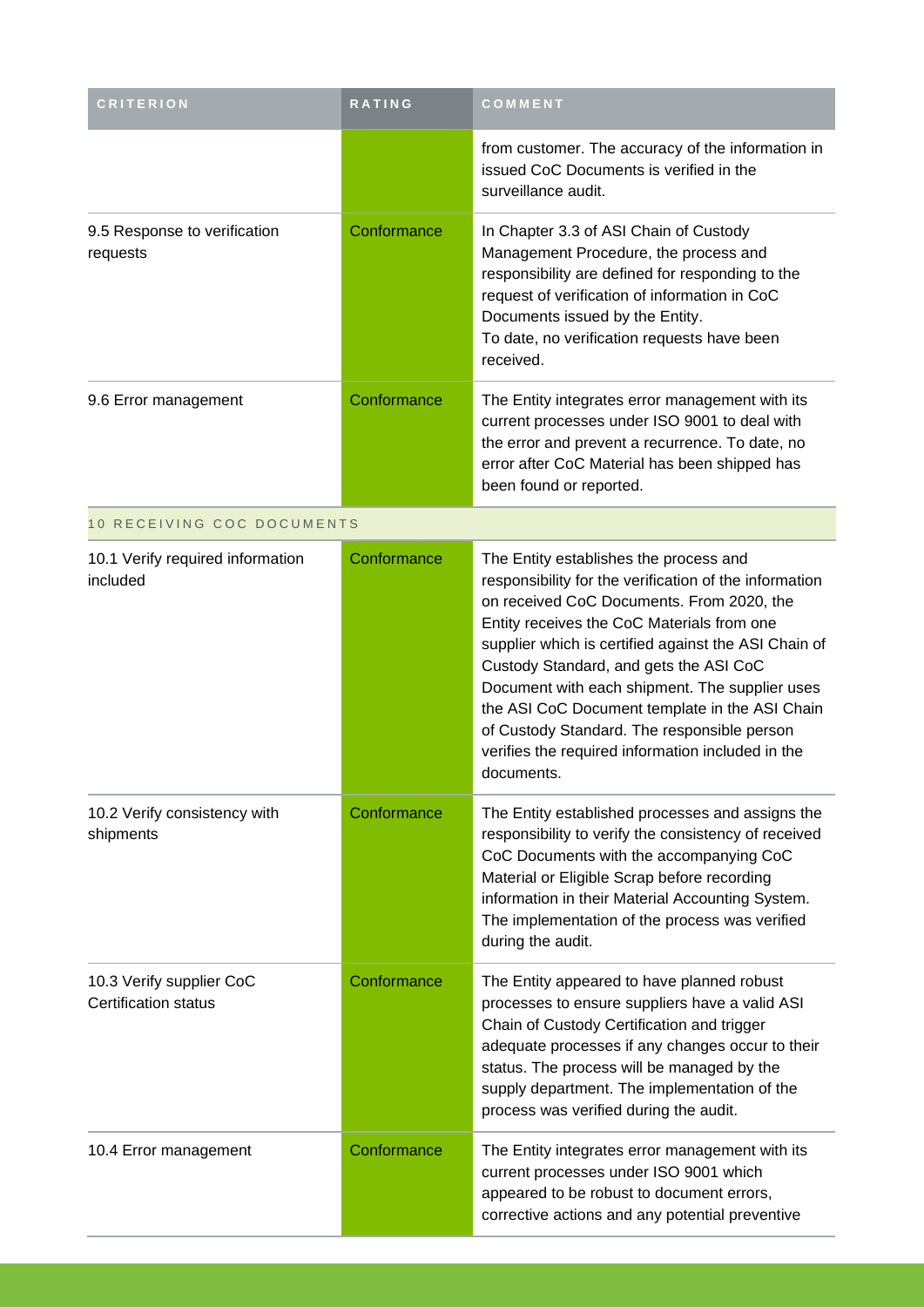| <b>CRITERION</b>                                          | <b>RATING</b>  | COMMENT                                                                                          |  |  |  |
|-----------------------------------------------------------|----------------|--------------------------------------------------------------------------------------------------|--|--|--|
|                                                           |                | measures to meet ASI Chain of Custody Criteria.<br>To date, no error has been found or reported. |  |  |  |
| 11 MARKET CREDITS SYSTEM:<br>ASI CREDITS                  |                |                                                                                                  |  |  |  |
| 11.1a Material Accounting System<br>- allocation          | Not Applicable | Not applicable as The Entity does not intend to<br>utilize the ASI Market Credits System.        |  |  |  |
| 11.1b Link to Casthouse Products                          | Not Applicable | Not applicable as The Entity does not intend to<br>utilize the ASI Market Credits System.        |  |  |  |
| 11.1c No double counting                                  | Not Applicable | Not applicable as The Entity does not intend to<br>utilize the ASI Market Credits System.        |  |  |  |
| 11.1d No Positive Balance for ASI<br>Credits              | Not Applicable | Not applicable as The Entity does not intend to<br>utilize the ASI Market Credits System.        |  |  |  |
| 11.2a Date of issue                                       | Not Applicable | Not applicable as The Entity does not intend to<br>utilize the ASI Market Credits System.        |  |  |  |
| 11.2b Reference number                                    | Not Applicable | Not applicable as The Entity does not intend to<br>utilize the ASI Market Credits System.        |  |  |  |
| 11.2c Issuing Entity                                      | Not Applicable | Not applicable as The Entity does not intend to<br>utilize the ASI Market Credits System.        |  |  |  |
| 11.2d Receiving Entity                                    | Not Applicable | Not applicable as The Entity does not intend to<br>utilize the ASI Market Credits System.        |  |  |  |
| 11.2e Conformance statement                               | Not Applicable | Not applicable as The Entity does not intend to<br>utilize the ASI Market Credits System.        |  |  |  |
| 11.2f ASI Credits statement                               | Not Applicable | Not applicable as The Entity does not intend to<br>utilize the ASI Market Credits System.        |  |  |  |
| 11.2g Quantity                                            | Not Applicable | Not applicable as The Entity does not intend to<br>utilize the ASI Market Credits System.        |  |  |  |
| 11.3a CoC Certification Scope -<br>purchasing ASI Credits | Not Applicable | Not applicable as The Entity does not intend to<br>utilize the ASI Market Credits System.        |  |  |  |
| 11.3b Material Accounting System<br>- purchasing          | Not Applicable | Not applicable as The Entity does not intend to<br>utilize the ASI Market Credits System.        |  |  |  |
| 11.3c Expiry                                              | Not Applicable | Not applicable as The Entity does not intend to<br>utilize the ASI Market Credits System.        |  |  |  |
| 11.3d No re-trading                                       | Not Applicable | Not applicable as The Entity does not intend to<br>utilize the ASI Market Credits System.        |  |  |  |
| 11.3e No allocation to physical<br>products               | Not Applicable | Not applicable as The Entity does not intend to<br>utilize the ASI Market Credits System.        |  |  |  |